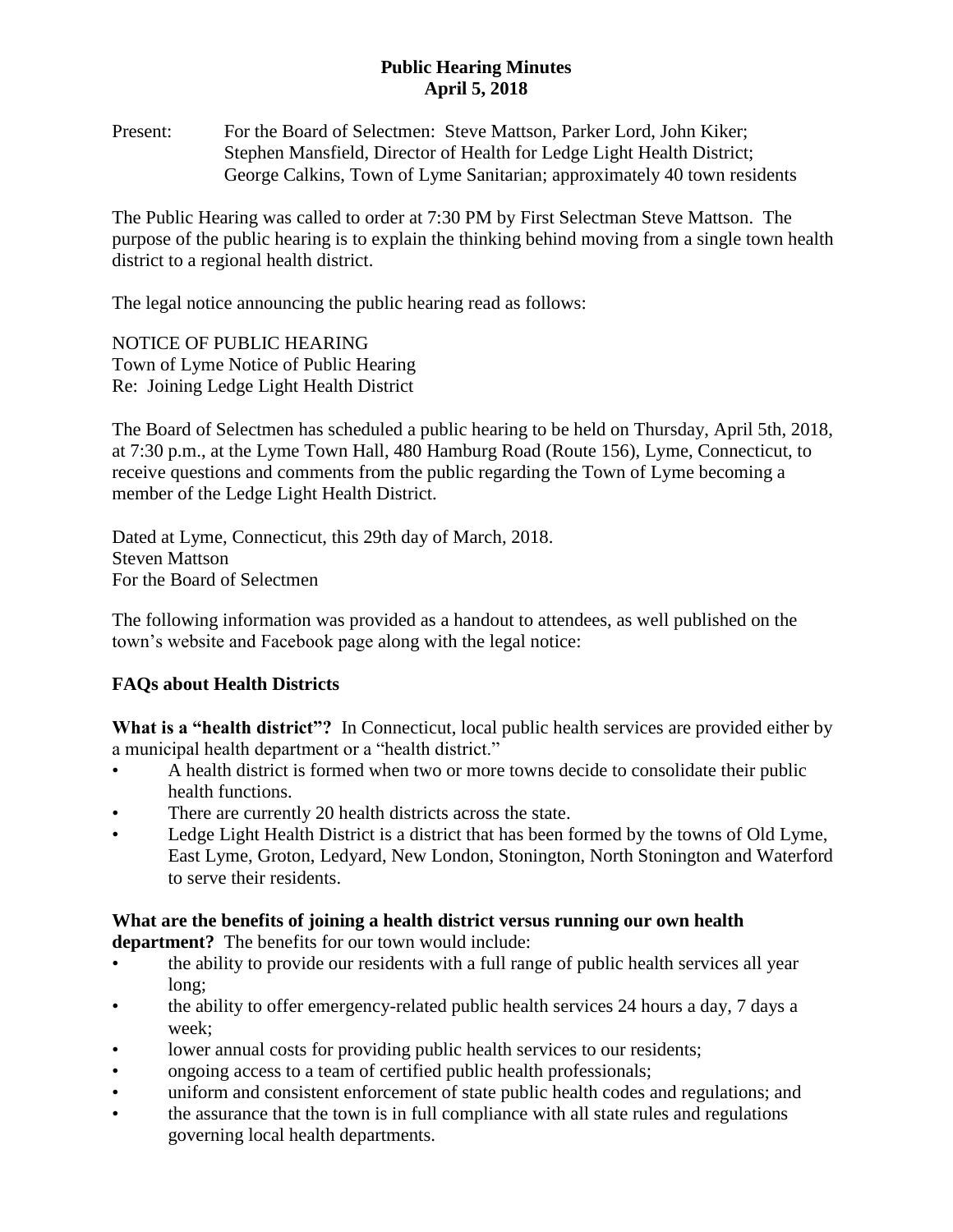## **What would the health district's responsibilities include?** The health district's

responsibilities would include, but not be limited to, the following:

- Inspecting and approving the septic systems of local homes and businesses.
- Conducting soils testing, plan reviews and approvals of any subdivisions, new lots or building additions approved by the town.
- Reviewing, inspecting and approving the locations and construction of wells.
- Inspecting and certifying the health and safety of any establishments that offer food services.
- Responding to potential public health emergencies, such as incidents of lead poisoning or outbreaks of rabies, Lyme disease or food-borne illnesses.
- Offering health promotion programs and services to our residents  $-e.g.,$  smokingcessation programs, flu clinics, Lyme disease prevention awareness campaigns.

**Will anyone at Town Hall lose their job if we join the health district?** No. Our Sanitarian, George Calkins, will be retiring on June 30, 2018. This retirement is one of the events that lead to our recommendation to join the health district.

**Is the decision to join the health district irreversible?** No. The Board of Selectmen will monitor and evaluate the effectiveness of the partnership and recommend to residents whether it should be continued.

**Will services still be available at Lyme Town Hall?** Yes. Ledge Light personnel will be stationed at Town Hall on Monday and Tuesday mornings, providing us with increased coverage hours for health-department services.

Mr. Mattson began by stating that the health code and enforcement are the same with the current single town health district and the proposed regional health district. Historically, in 1968 an ordinance was passed to establish a single town public health department to enforce the public health code. George Calkins is the current sanitarian who does everything to enforce the code.

The State of Connecticut has mandated that single town health districts have one (1) full time employee to perform 10 functions involving the health code. George, who retired from Ledge Light, does not want to work full time. In addition, due to his retirement plans, some of his certifications are lapsing, including food service.

The Town finds itself faced with a decision either to create a full-time position or regionalize to spread costs to all towns in a region.

Advantages of regionalizing:

- provides full-time, 24/7 coverage
- reduces the cost to the town by \$10,000 per year
- allows the Town to be in compliance with state law

Disadvantages of regionalizing:

- gives up a small element of local control
- increases fees slightly to people in town (fee schedule included with these minutes)

George Calkins stated that in effect the increase in fees to the townspeople would be user fees, and fees to all taxpayers would go down.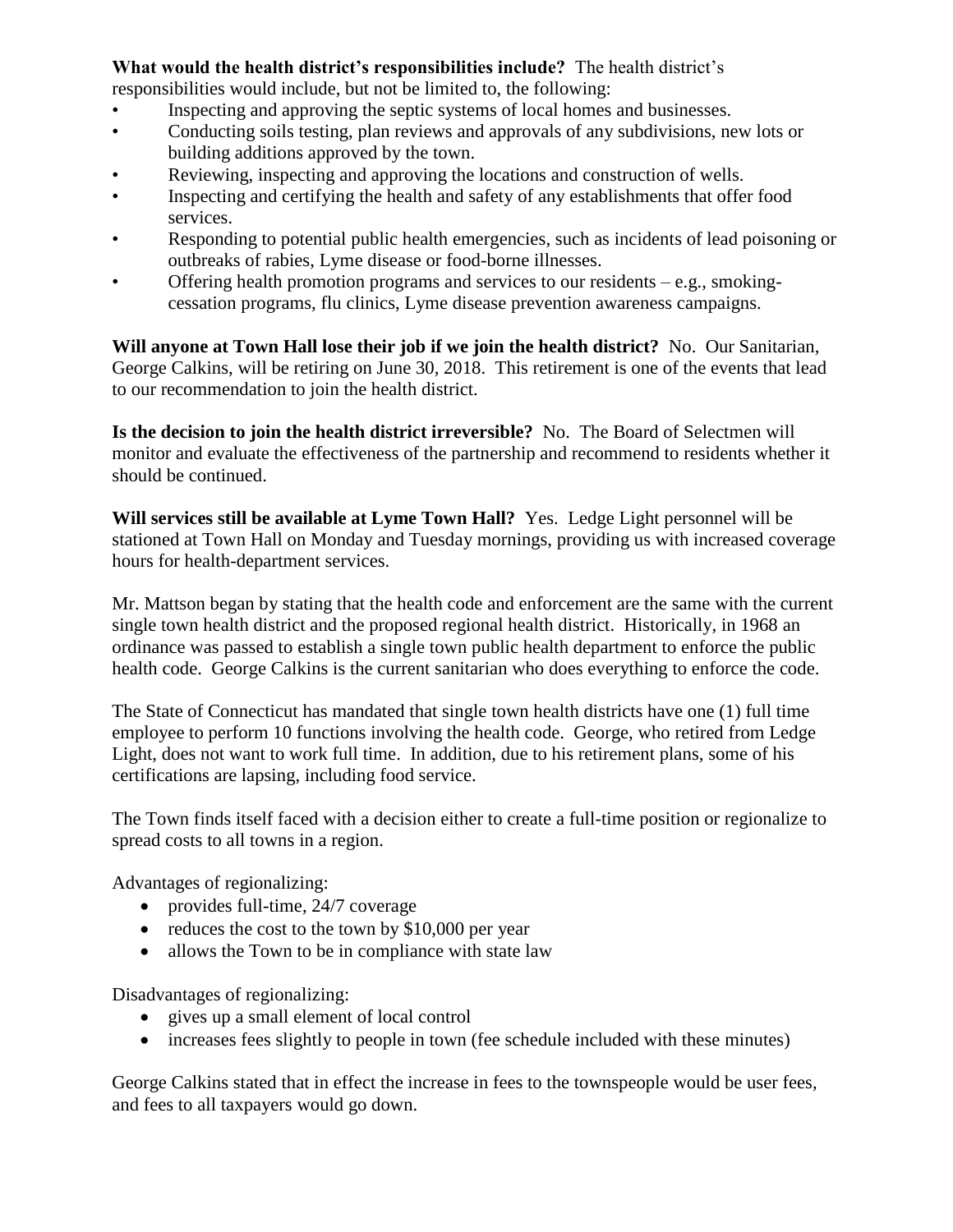Steve Mansfield stated that what George is doing now is what Ledge Light would do in the future. They would enforce the same public health code that George enforces now. Ledge Light employs nine (9) full-time employees, with twenty-three (23) total on staff. Ledge Light is not a private, for profit organization, but a government entity. The State's Department of Public Health is coming down on small towns who are not offering a full component of public health services. While there are not many regulated food service establishments, Kate Baldwin has already been contracted by the Town of Lyme to handle food service needs/inspections.

The public hearing was then opened to questions from those in attendance.

David Lahm: Who sets the fee schedule?

Steve (Steve Mansfield): The Ledge Light Board of Directors. One (1) member is allowed per 10,000 people. Currently the per capital cost is \$7.37, which is lower than the state average and lower than ten years ago. Lyme's cost would be approximately \$17,000.

David Lahm: It is a fixed cost to be in the district. Lyme wouldn't use most of the services. Would the town receive a discount?

Steve: No

David Lahm: We are then in effect subsidizing other towns.

Steve: That is correct, but it would even out. For example, New London has many restaurants but no land use. Lyme has no restaurants, but a lot of land use, which is time consuming.

Kiernan Wholean: What is it that we are not doing that we need to do according to the state?

Steve: The state prescribes that towns must perform ten (10) functions, many of which are medically oriented, to ensure public health. George is a sanitarian, part of environmental health, but is not certified to perform all ten of the functions. For example, they employ a full-time nurse and epidemiologist to look for trends in disease in communities, for which they can get additional funding.

Roger Dill: Lyme conducts many local fundraisers (bike race, potlucks, steak dinner). What happens to the nonprofits and groups holding temporary events?

Steve: It would be the same \$25 inspections as is current protocol.

Bill Denow: These regulations will mean a profound change to Lyme, as many will not be able to comply. The Lyme Public Hall Board of Directors met earlier in the day and voted to terminate the chowder dinner traditionally held in November.

Steve: The regulations are intended to protect the people of Lyme. If the regulations haven't been applied in the past, they need to be. He suggested that Bill Denow call him.

Jared Schneid: Are non-commercial functions exempt?

Steve: No, those who are not normally engaged in food service activity are exempt, but must, for example, follow proper temperature guidelines.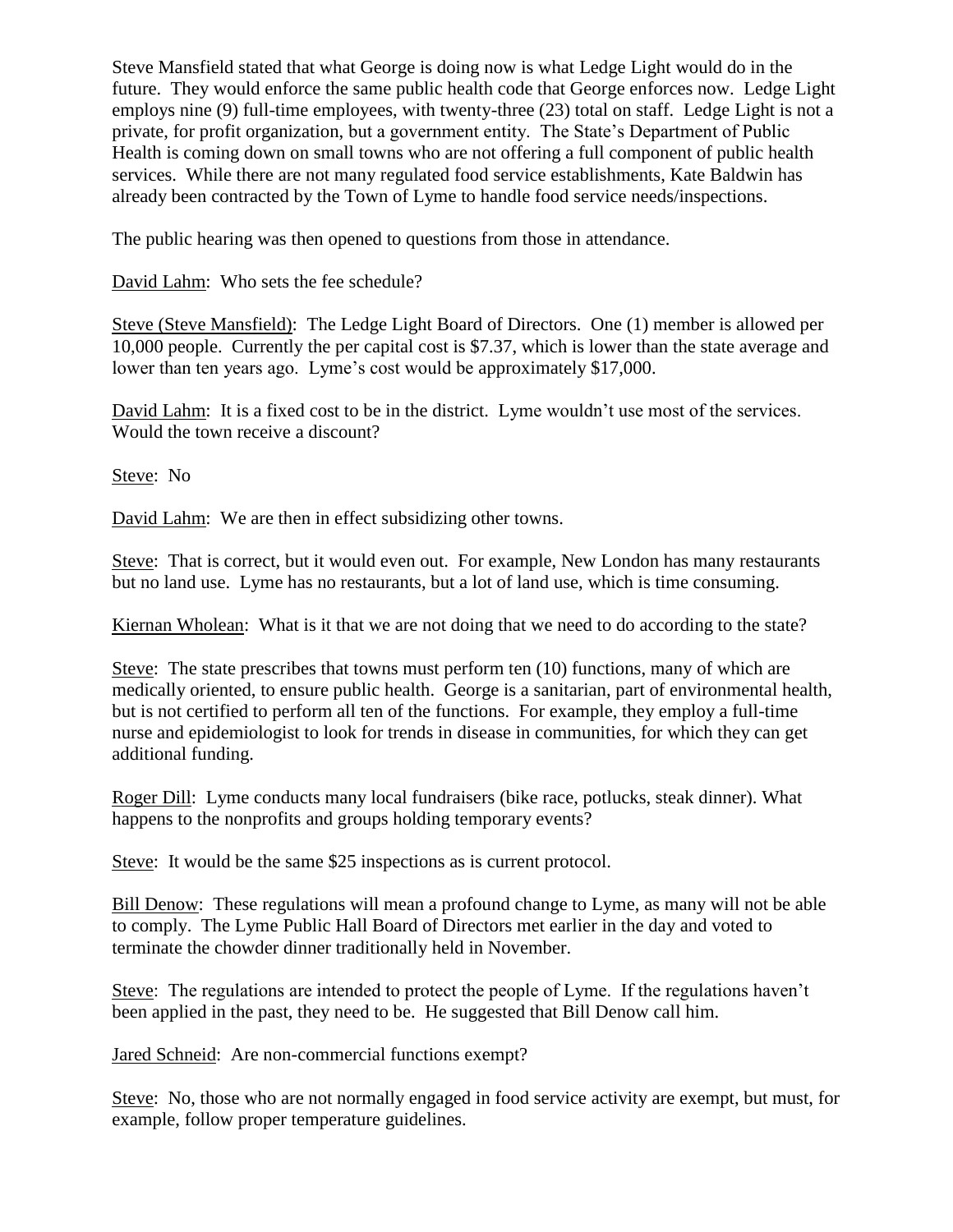David Tiffany: Thank you to George for his many years of faithful service to the Town of Lyme. Under Ledge Light, with the Firemen's Dinner, how would the fact that the dessert pies are donated be handled? The creativity of what Lyme is about would be stifled by these regulations.

Steve: Monitoring depends on the food. Bake sales are exempt from the public health code requirements. Some pot luck dinners are exempt, some are not.

George: For example, one town in the district conducts a chili and chowder cookoff. Ledge light inspects for proper temperature control and requires that placards stating that the foods were prepared in non-government inspected kitchens be used.

Paul Armond: Do the regulations apply to political fundraisers that are open to the public? Two examples are the fundraiser he holds in his home, and the DTC potluck where food is prepped in people's kitchens and an admission fee is charged.

Steve: If an event is held in someone's private home, it is not inspected. He is not positive about the answer for the second example.

Jack Sulger: Would Ledge Light remedy a mosquito situation?

Steve: Yes, Ledge Light would initiate spraying.

Leslie Lewis: Do the regulations apply to non-profits holding a no-charge event?

Steve: The same rules apply, though they are not looking to come into people's homes.

Steve Mattson: This should not be viewed as an obtrusive thing.

Steve: Call Ledge Light and speak to Katie to get answers.

Erik Block: He is a builder in town and is encountering new fees in Old Lyme now that they are part of Ledge Light. What are the fee structures? Are there any pumping regulations?

Steve: Fee structure sheet available (included with these minutes). There are no pumping regulations.

Bill Denow: What about catered events?

Steve: As long as it is a licensed caterer, they are fine. The host should ensure the caterer is licensed. Contact Ledge Light to see about a list of licensed caterers.

Steve Mattson: George is in negotiations with Steve at Ledge Light to continue working here. Lyme shouldn't see much in terms of change. If this works out, we would have continuity of health services.

David Lahm: In looking at the Lyme versus Ledge Light fee schedule, it does not appear to be just a ten percent increase. For example, a septic system repair fee is doubled with Ledge Light. Some fees are substantially higher.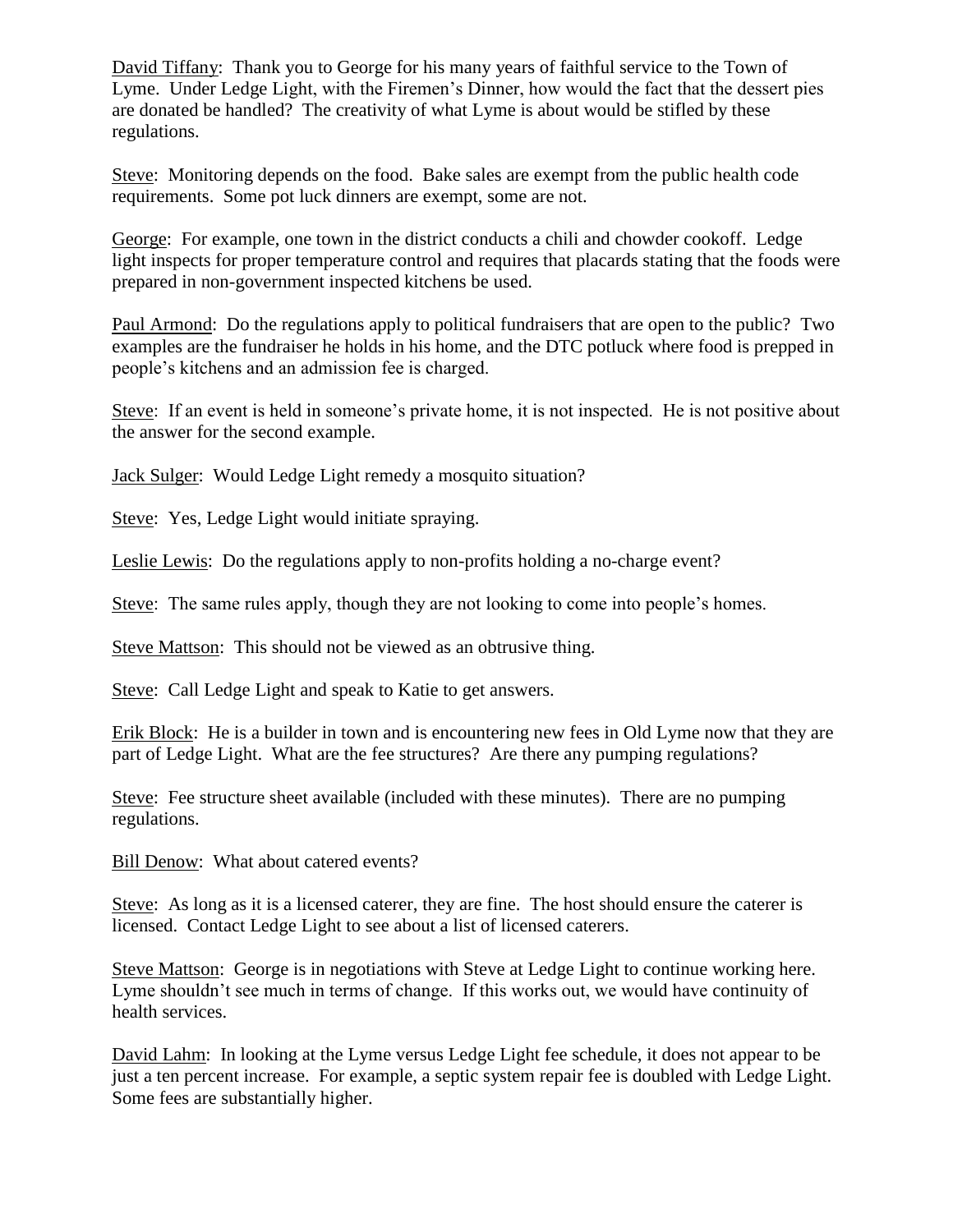George: There are always growing pains with a new entity coming in. He anticipates being here for a while, and has committed to staying on for Lyme's transition. The only noticeable difference will be in the fee structure.

David Lahm: How does Lyme disassociate with Ledge Light if we decide to?

Steve: The town is locked in for two years. If desired, six months after that we could be out.

Steve Mattson: With Ledge Light, while user fees will increase, the town will ultimately spend less.

Jared Schneid: Excluding fees, what is the cost savings to the town?

Steve Mattson: \$10,000.

Dan Hagan: When will the decision be made, and going forward who reviews the agreement?

Steve Mattson: The town votes at the annual meeting. Going forward, the Board of Selectmen will review the agreement.

Lisa Bakoledis: What happens if the proposal is voted down?

Steve Mattson: The town would be where we are, in noncompliance. The state has been on the town about noncompliance for two years. The only other alternative would be to find a full-time person.

Humphrey Tyler: Are there any other options?

Steve: For Health Districts, the other options are Uncas Health District, Connecticut River Valley Health District, and Chatham Health District.

Steve Mattson: Geographically, Ledge Light covers the area where Lyme is. It would be a good fit.

Linda Winzer: If the proposal is voted down, and we try to hire a full-time person, what kind of pool of qualified people are actually out there to draw from?

Steve: Ledge Light tried for a year to find a Senior Sanitarian. They dropped their professional standards and tried to hire someone classified as Sanitarian I. They ended up hiring two (2) environmental technicians with no certifications that they are putting through certification training.

Bill Denow: What is the composition of the Ledge Light Board of Directors?

Steve: By statute, Steve is President of the Board. There is a Board Chairperson. The Board is comprised of representatives of the member towns, with one representative per 10,000 people, and they are the only ones permitted to vote. Currently there are 22 individuals on the Board, and the Board meets monthly. Lyme would make the fifth new municipality to join Ledge Light in the last eighteen months. They have never had a municipality that opted out after joining. The Trumbull/Monroe Health District is the only district that has ever dissolved. The CT Public Health Code soon will not be used. The FDA code is going to be adopted statewide for food service per state statute.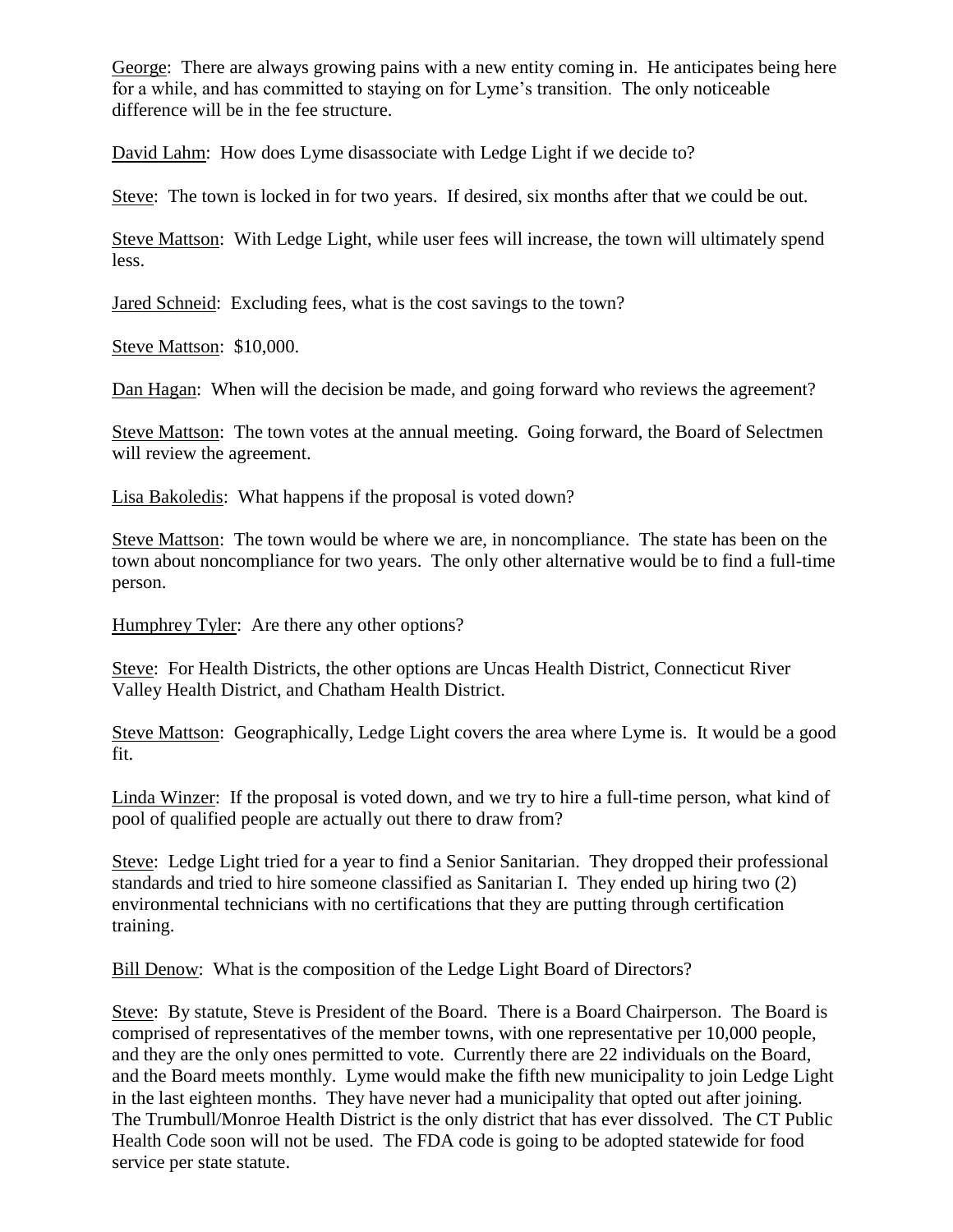George: The problem is the state's requirement that the ten (10) functions be performed. No one person can do it all. The state proposed mega health districts where choice is not given in terms of which one to affiliate with. That legislation failed, but the state will not stop until all single town health departments are disbanded.

Steve: Ledge Light Health District was adamantly opposed to the Commissioner of Public Health's approach to mandating regionalization. He strongly believes it is up to the municipality working with the district to decide what is best for their town.

David Lahm: Does Ledge Light have the statutory authority to levy assessments against their members? If there is something happening in the district that requires money to fix something that is a health issue in a municipality that does not have the money to fix it themselves. Do you have the statutory authority to levy assessments against the members of the district?

Steve: Yes. Example in New London, complaints in Assessor's office of smell of mold and mildew. Investigation showed room that was taped off with inches of mold growing. New London said they did not have any money. Steve had to issue an order against the Mayor of New London. If there is something in the Town of Lyme that was a risk to public health, where lives are in danger, and Steve said I am not going to do it, I would have the power to write an order.

David Lahm: The more important question is do you have the statutory authority to spread that cost out over the whole district to remediate one town's issue?

Steve: No, we wouldn't.

David Lahm: Do you have the statutory authority to do it?

Steve: I don't know, but we wouldn't. I would say no for the record.

Carter Courtney: What would be the total charge for Ledge Light to the Town of Lyme for one year of service?

Steve: The total charge for Lyme for one year to participate would be \$17,356.35. Currently Lyme pays \$29,722.

Steve Mattson: Currently Lyme pays \$29,722 for just what George does, which is environmental. We also pay \$750.00 for a Director of Health. For the \$17,000 from Ledge Light, we would also get food service and all ten items mandated by the state.

Steve: As far as the Ledge Light budget, during his first year, the per capita rate increased by two percent, the second year it increased one percent, and the current budget was a flat budget. Ledge Light manages from a fiscal perspective very frugally.

Carter Courtney: Would this have any effect on the Visiting Nurse protocol we have in place right now?

Steve Mattson: No, they are different departments completely. Visiting Nurses will continue as we have always done.

Steve: Ledge Light works closely with the VNAs in all of the member municipalities.